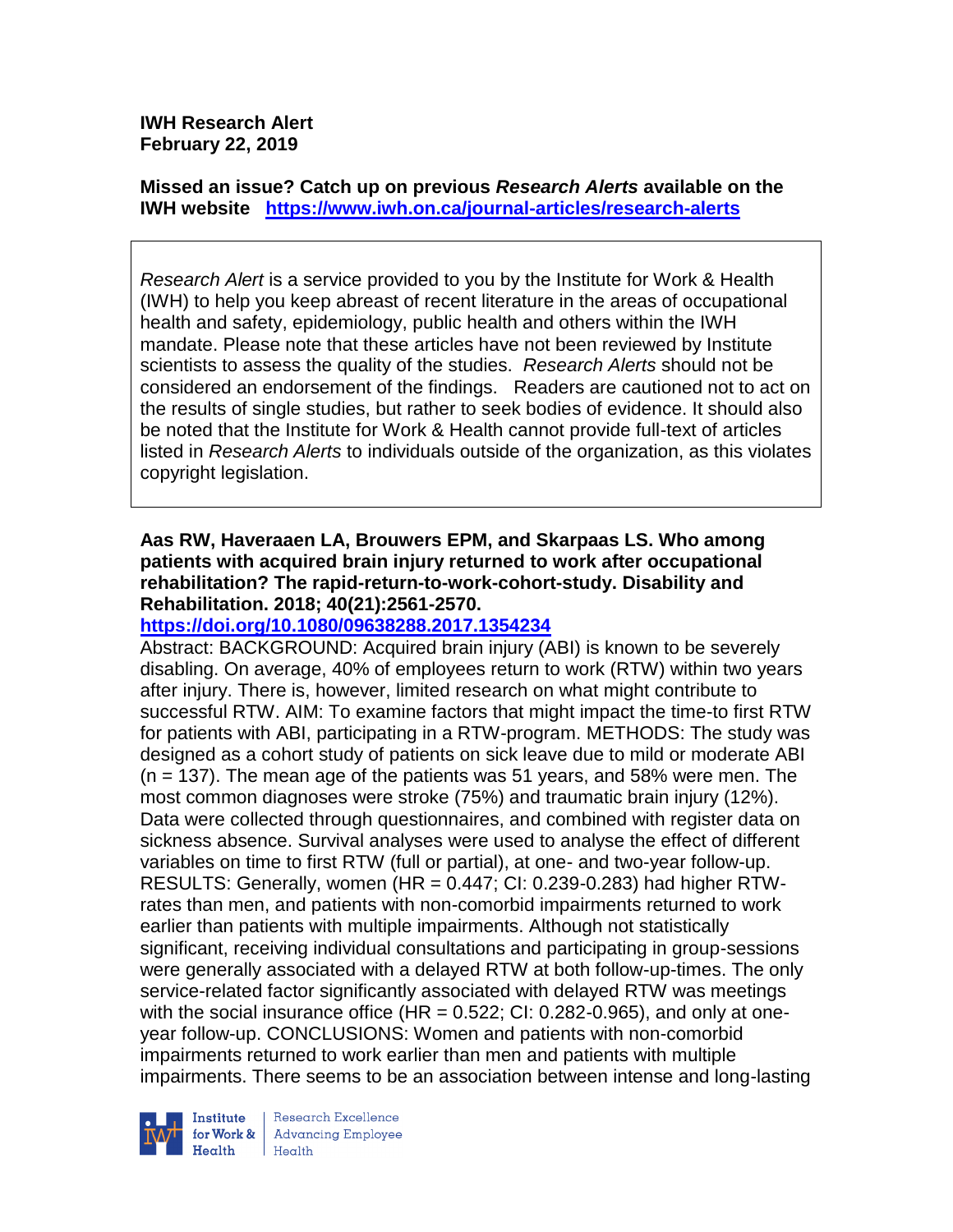participation in the RTW program and prolonged time-to first-RTW, even after controlling for level of cognitive impairments and comorbidity. Implications for Rehabilitation Acquired brain injury (ABI) is known to be severely disabling, and persons with ABI often experience difficulties in regard to returning to work. This study provides information on prognostic factors that might contribute to return to work (RTW) for patients with acquired brain injury, both at the individual level, but also in regard to service and timing characteristics. Knowledge about such factors provide rehabilitation professionals with information about effective service components that might help patients with ABI to RTW, and thus makes it possible to adapt and adjust the services to the patient's situation. Furthermore, having more knowledge on factors that contribute to RTW gives clinics the opportunity to select patients that might benefit the most from these services, thereby making them more effective

# **Bagheri ZS, Patel N, Li Y, Morrone K, Fernie G, and Dutta T. Slip resistance and wearability of safety footwear used on icy surfaces for outdoor municipal workers. Work. 2019; 62(1):37-47.**

#### **<https://doi.org/10.3233/WOR-182840>**

Abstract: BACKGROUND: Outdoor workers experience high injury rates in the winter due to slipping on ice and snow. Our testing program has demonstrated that most safety footwear does not provide adequate slip-resistance and/or comfort in icy conditions. OBJECTIVE: Our objective was to determine which of the most commonly worn safety footwear available to outdoor municipal workers in Toronto, Ontario, Canada would best prevent slips on icy surfaces and which models had good wearability. METHODS: We selected 45 of the most popular types of winter footwear worn by these workers and applied our Maximum Achievable Angle (MAA) test method to rate the slip-resistance of the footwear. A ten-point rating scale was used for recording participants' perceptions of wearability. The MAA test measured the steepest ice-covered incline that participants can walk up and down without experiencing a slip. RESULTS: Of the 45 types of footwear tested, only one model achieved an MAA score of 8 degrees that exceeded our cut-off for acceptable performance set at 7 degrees. Secondary measures of performance including thermal insulation; wearability and heaviness of footwear tested were also ranked. CONCLUSION: Our results demonstrate that footwear manufactures have the opportunity to differentiate their footwear by investing in slip-resistant outsole materials

#### **Bell JL, Collins JW, and Chiou S. Effectiveness of a no-cost-to-workers, slip-resistant footwear program for reducing slipping-related injuries in food service workers: a cluster randomized trial. Scandinavian Journal of Work, Environment & Health. 2018; [epub ahead of print]. <https://doi.org/10.5271/sjweh.3790> [open access]**

Abstract: Objective This study evaluated the effectiveness of a no-cost-toworkers, slip-resistant footwear (SRF) program in preventing workers' compensation injury claims caused by slipping on wet or greasy floors. Methods



Research Excellence  $H_{\text{eath}}$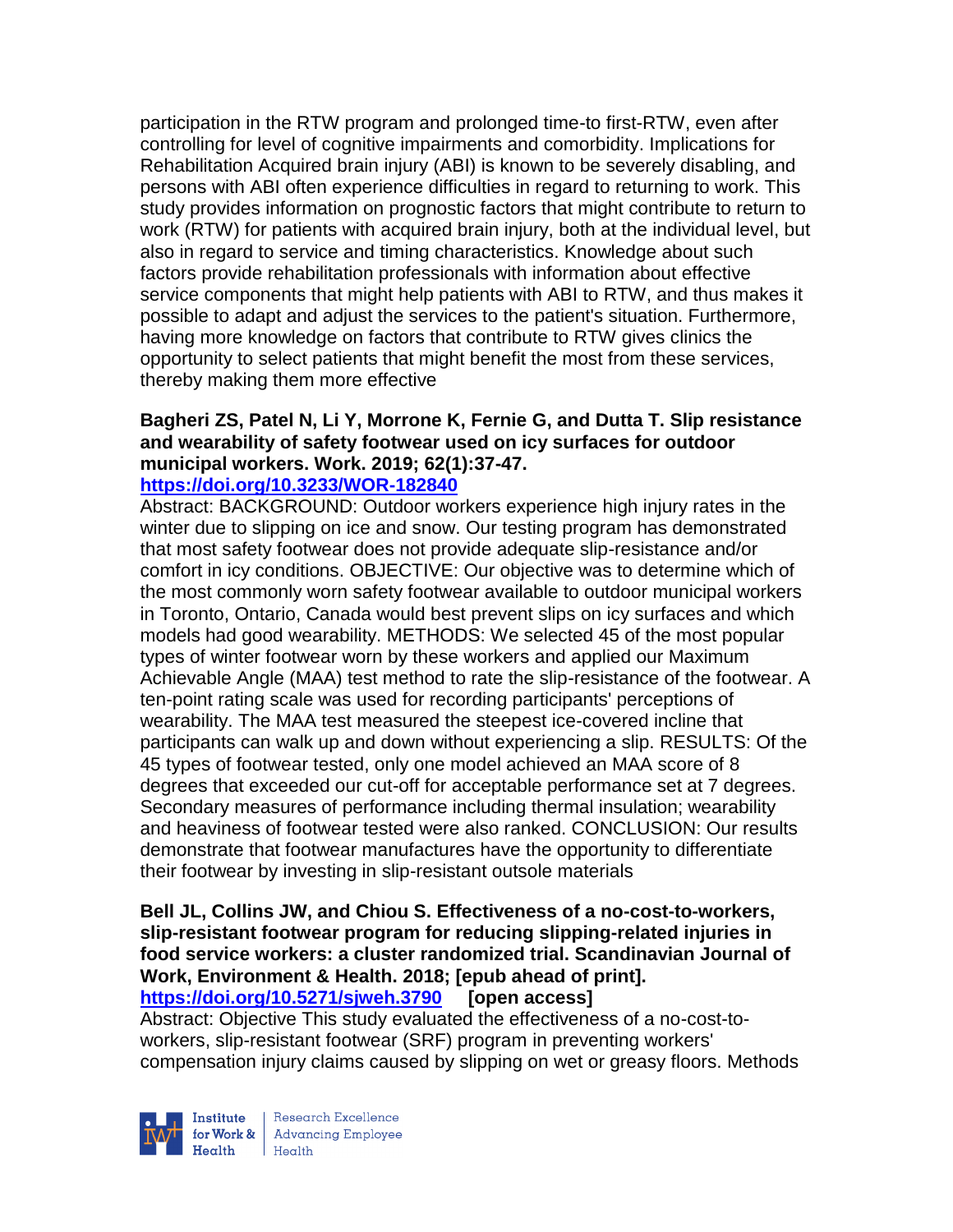The study population was a dynamic cohort of food service workers from 226 school districts' kindergarten through 12th grade food service operations. A twoarm cluster randomized controlled study design was implemented, with school districts randomized to the intervention group receiving SRF. Data were analyzed according to the intent-to-treat principle. Logistic regression was used to analyze dichotomous response data (injured based on workers' compensation injury claims data, or not injured, for each month worked). Changes in slipping injury rates from baseline to post-intervention follow-up periods were compared between treatment groups. Results The probability of a slipping injury was reduced significantly in the intervention group, from a baseline measure of 3.54 slipping injuries per 10 000 worker-months to 1.18 slipping injuries per 10 000 worker-months in the follow-up period [adjusted odds ratio (OR adj) 0.33, 95% confidence interval (CI) 0.17-0.63]. In the control group, slipping injuries were 2.01 per 10 000 worker-months in the baseline, and 2.30 per 10 000 workermonths in the follow-up. The interaction between treatment group and time period (baseline or follow-up) indicated that the decline seen in the intervention group was significantly different than the increase seen in the control group (OR adj0.29, 95% CI 0.11-0.74, adjusted for age >55 years). Conclusions This study provides evidence for the effectiveness of a no-cost-to-workers SRF program in reducing slipping-related workers' compensation injury claims in food service workers

#### **Bellon JA, Conejo-Ceron S, Cortes-Abela C, Pena-Andreu JM, Garcia-Rodriguez A, and Moreno-Peral P. Effectiveness of psychological and educational interventions for the prevention of depression in the workplace: a systematic review and meta-analysis. Scandinavian Journal of Work, Environment & Health. 2018; [epub ahead of print]. <https://doi.org/10.5271/sjweh.3791> [open access]**

Abstract: Objectives Psychological and educational interventions for the prevention of depression have a small-to-moderate effect. However, little is known about their effectiveness in the workplace. We aimed to evaluate the effectiveness of such interventions through a systematic review and metaanalysis of randomized controlled trials (RCT). Methods We searched PubMed, PsycINFO, EMBASE, CENTRAL, CIS-DOC and Open Grey for RCT. Search was supplemented with manual searches of reference lists of relevant meta-analyses and trials. We included RCT that assessed either the incidence of depression or the reduction of depressive symptoms, which excluded participants with baseline depression. Measurements were required to have been made using validated instruments and participants recruited in the workplace. Independent evaluators selected studies, evaluated risk bias (Cochrane Collaboration's tool) and extracted from RCT. The combined OR was estimated using the fixed-effects model. Heterogeneity was measured by I (2)and Cochrane's Q. Results Of the 1963 abstracts reviewed, 69 were selected for review in fulltext. Only three RCT met our inclusion criteria, representing 1246 workers from three different countries and continents. The combined odds ratio was 0.25 [95% confidence



Research Excellence for Work & | Advancing Employee Health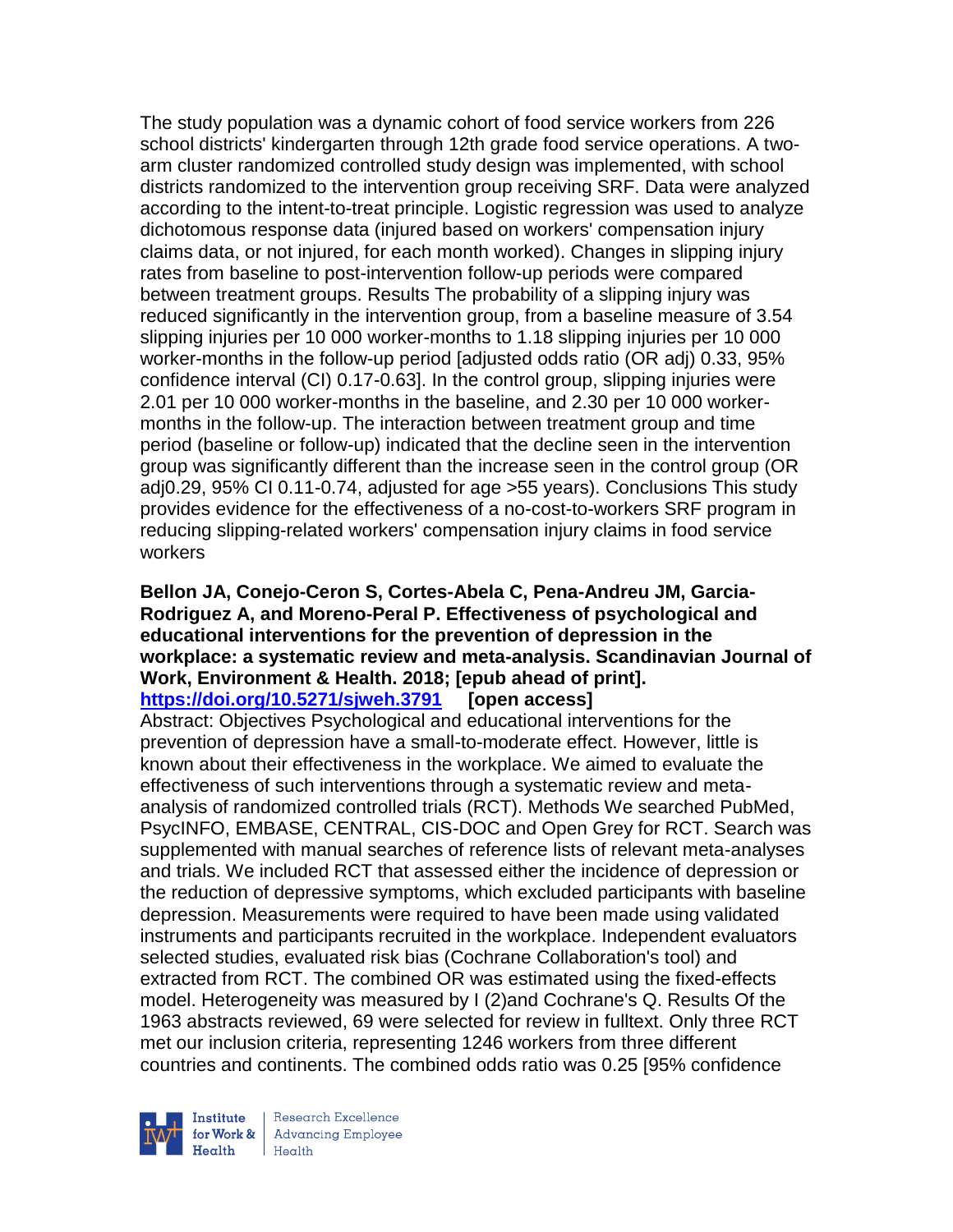interval (CI) 0.11-0.60, P=0.002]; I (2)=0% and Q=0.389 (P=0.823). The risk of bias was low in one RCT and moderate and high in the other two, respectively. Conclusion Psychological or educational interventions in the workplace may prevent depression, although the quality of evidence was low

### **Bosman LC, Roelen CAM, Twisk JWR, Eekhout I, and Heymans MW. Development of prediction models for sick leave due to musculoskeletal disorders. Journal of Occupational Rehabilitation. 2019; [epub ahead of print].**

### **<https://doi.org/10.1007/s10926-018-09825-y>**

Abstract: Purpose The aim of this study was to develop prediction models to determine the risk of sick leave due to musculoskeletal disorders (MSD) in nonsick listed employees and to compare models for short-term (i.e., 3 months) and long-term (i.e., 12 months) predictions. Methods Cohort study including 49,158 Dutch employees who participated in occupational health checks between 2009 and 2015 and sick leave data recorded during 12 months follow-up. Prediction models for MSD sick leave within 3 and 12 months after the health check were developed with logistic regression analysis using routinely assessed health check variables. The performance of the prediction models was evaluated with explained variance (Nagelkerke's R-square), calibration (Hosmer-Lemeshow test) and discrimination (area under the receiver operating characteristic curve, AUC) measures. Results A total of 376 (0.8%) and 1193 (2.4%) employees had MSD sick leave within 3 and 12 months after the health check. The prediction models included similar predictor variables (educational level, musculoskeletal complaints, distress, supervisor social support, work-home interference, intrinsic motivation, development opportunities, and work pace). The explained variances were 7.6% and 8.8% for the model with 3 and 12 months follow-up, respectively. Both prediction models showed adequate calibration and discriminated between employees with and without MSD sick leave 3 months (AUC = 0.761; Interquartile range  $[IQR]$  0.759-0.763) and 12 months (AUC = 0.740; IQR 0.738-0.741) after the health check. Conclusion The prediction models could be used to determine the risk of MSD sick leave in non-sick listed employees and invite them to preventive consultations with occupational health providers

#### **Brouwer S and Boot CRL. The Science and politics of work disability prevention. Scandinavian Journal of Work, Environment & Health. 2019; [epub ahead of print].**

# **<https://doi.org/10.5271/sjweh.3805> [open access]**

Abstract: This book focusses on one of today's biggest social and labor market challenges: how to deal with the rising cost of illness and disability benefits across advanced economies. It reflects on the development and evaluation of activation-oriented work disability policies in 13 countries, aiming to tighten the inflow of benefit recipients and to maximize labor-force participation of people with disabling health conditions.



Research Excellence for Work & | Advancing Employee Health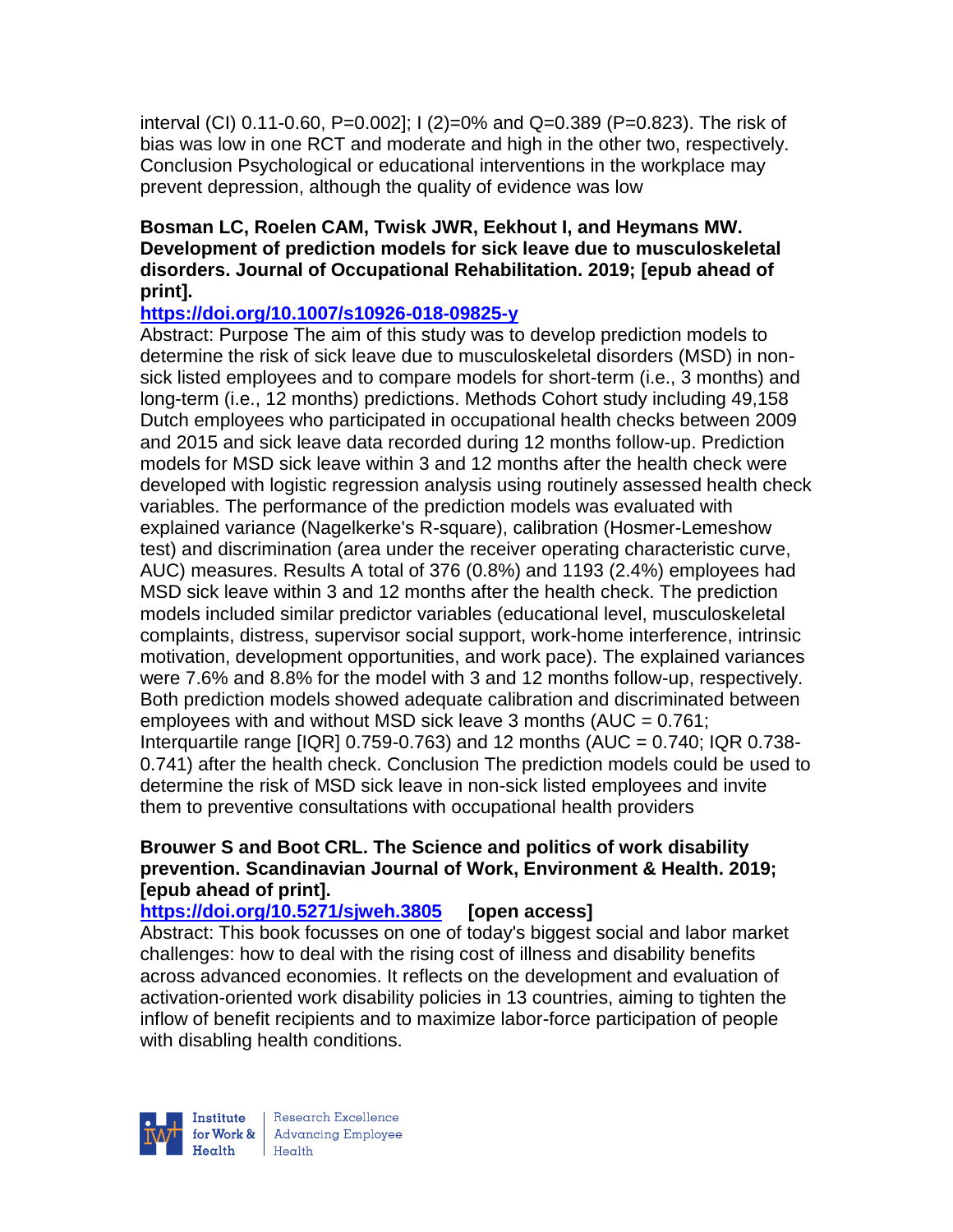**Burdorf A. Prevention strategies for sickness absence: sick individuals or sick populations? Scandinavian Journal of Work, Environment & Health. 2019; [epub ahead of print]. <https://doi.org/10.5271/sjweh.3807> [open access]**

**Chambers AJ, Robertson MM, and Baker NA. The effect of sit-stand desks on office worker behavioral and health outcomes: a scoping review. Applied Ergonomics. 2019; 78:37-53. <https://doi.org/10.1016/j.apergo.2019.01.015>** 

**Chang J, Han S, AbouRizk SM, and Kanerva J. Stratified statistical analysis for effectiveness evaluation of frontline worker safety intervention: case study of construction steel fabrication. Safety Science. 2019; 115:89-102. <https://doi.org/10.1016/j.ssci.2019.01.030>** 

**Etuknwa A, Daniels K, and Eib C. Sustainable return to work: a systematic review focusing on personal and social factors. Journal of Occupational Rehabilitation. 2019; [epub ahead of print].**

**<https://doi.org/10.1007/s10926-019-09832-7>** 

Abstract: Purpose A systematic review was conducted to evaluate the impact of important personal and social factors on sustainable return to work (RTW) after ill-health due musculoskeletal disorders (MSDs) and common mental disorders (CMDs) and to compare the effects of these personal and social factors across both conditions. Sustainable RTW is defined as a stable full-time or part-time RTW to either original or modified job for a period of at least 3 months without relapse or sickness absence re-occurrence. Methods A literature search was conducted in 13 databases and 79 studies were selected for the review, of which the methodological design was graded as very high, high and low quality. Results The most consistent evidence for achieving sustainable RTW for both MSDs and CMDs was from support from line managers or supervisors and co-workers, positive attitude, self-efficacy, young age and higher education levels. Job crafting, economic status, length of absence and job contract/security showed promising results, but too few studies exist to draw definite conclusions. Results regarding gender were inconsistent. Conclusions This review demonstrates that a variety of personal and social factors have positive and negative influences on sustainable RTW. We suggest that the social environment and how it interrelates with personal factors like attitudes and self-efficacy should be studied in more detail in the future as the inter-relationship between these factors appears to impact positively on sustainable RTW outcomes. Areas for future research include more high-quality studies on job crafting, economic status/income, length of absence, job contract/security and gender

# **Masi D, Cagno E, Farne S, and Hasle P. Design of OSH interventions: a model to improve their actual implementation. Safety Science. 2019; 115:51-65.**

**<https://doi.org/10.1016/j.ssci.2019.01.009>** 



Institute Research Excellence<br>
for Work & Advancing Employee<br>
Health Health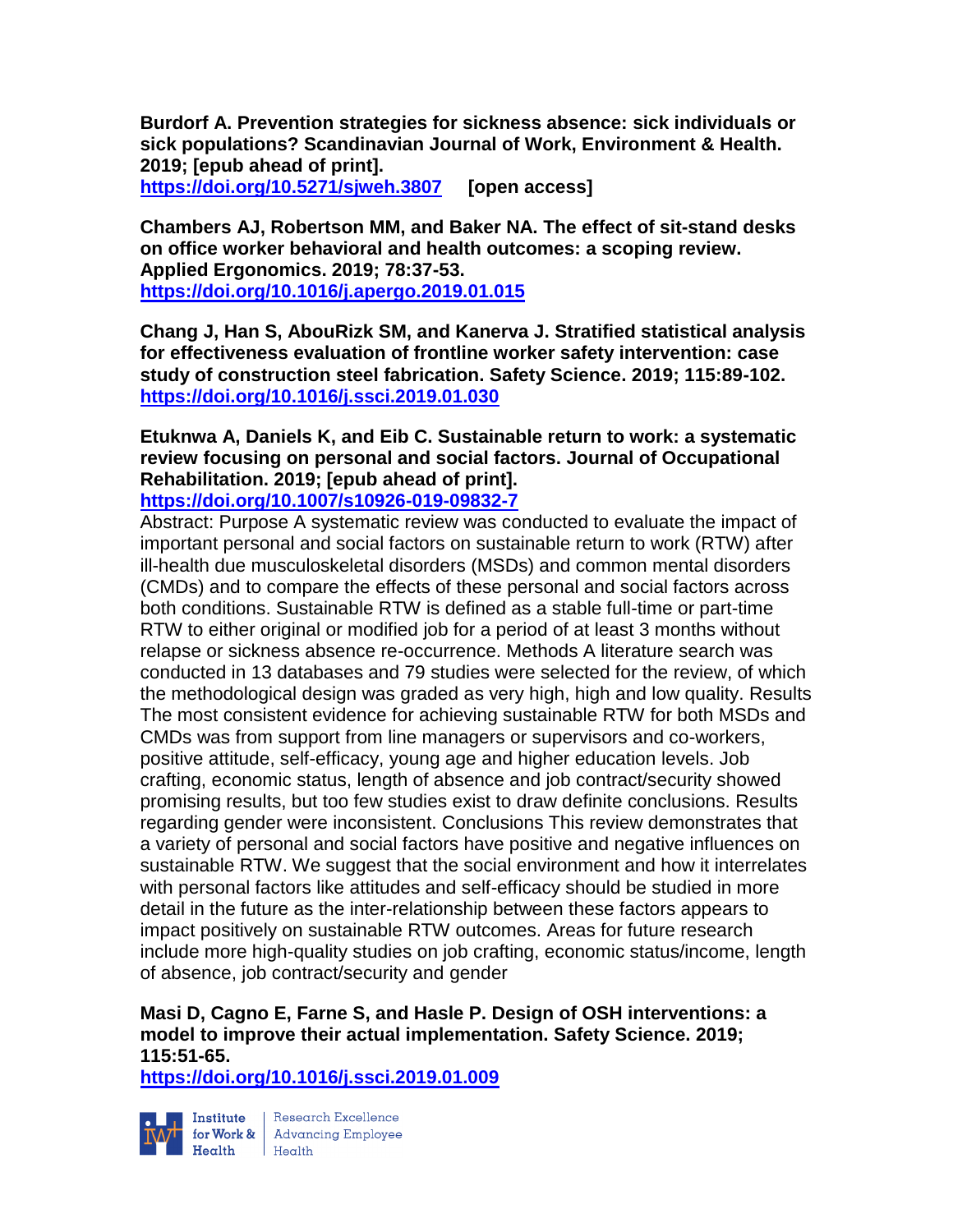**Oehling J and Barry DJ. Using machine learning methods in airline flight data monitoring to generate new operational safety knowledge from existing data. Safety Science. 2019; 114:89-104. <https://doi.org/10.1016/j.ssci.2018.12.018>** 

**Sanders T, Wynne-Jones G, Nio OB, Artus M, and Foster N. Acceptability of a vocational advice service for patients consulting in primary care with musculoskeletal pain: a qualitative exploration of the experiences of general practitioners, vocational advisers and patients. Scandinavian Journal of Public Health. 2019; 47(1):78-85. <https://doi.org/10.1177/1403494817723194>** 

Abstract: AIMS: Using qualitative interviews, this study explored the experiences of GPs, vocational advisers and patients towards a new vocational advice (VA) service in primary care. METHODS: This study was nested within the Study of Work and Pain (SWAP) cluster randomised controlled trial. The SWAP trial located a VA service within three general practices in Staffordshire. Interviews took place with 10 GPs 12 months after the introduction of the VA service, four vocational advisers whilst the VA service was running and 20 patients on discharge from the VA service. The data were analysed using the constant comparative method, which is a variation of grounded theory. RESULTS: The key factors determining the acceptability and perceived effectiveness of the VA service from the perspective of the three groups of stakeholders were (1) the timing of referrals to the VA, (2) the perceived lack of patient demand for the service and (3) role uncertainty experienced by VAs. CONCLUSIONS: Early vocational intervention may not be appropriate for all musculoskeletal patients with work difficulties. Indeed, many patients felt they did not require the support of a VA, either because they had self-limiting work difficulties and/or already had support mechanisms in place to return to work. Future VA interventions may be better implemented in a targeted way so that appropriate patients are identified with characteristics which can best be addressed by the VA service

**Suni JH, Kolu P, Tokola K, Raitanen J, Rinne M, Taulaniemi A, et al. Effectiveness and cost-effectiveness of neuromuscular exercise and back care counseling in female healthcare workers with recurrent non-specific low back pain: a blinded four-arm randomized controlled trial. BMC Public Health. 2018; 18(1):1376.**

**<https://doi.org/10.1186/s12889-018-6293-9> [open access]** Abstract: BACKGROUND: Registered healthcare workers worldwide have a high prevalence of work-related musculoskeletal disorders, particularly of the back. Multidisciplinary interventions among these workers have improved fear avoidance beliefs, but not low back pain (LBP) and related sickness absences, cost-effectiveness studies are scarce. Our purpose was to investigate the effectiveness and cost-effectiveness of three intervention-arms (combined neuromuscular exercise and back care counselling or either alone) compared with non-treatment. METHODS: We randomly assigned female healthcare



Research Excellence **Institute** Research Excellence<br> **For Work &**<br>
Marth Harlth Harlth  $Heath$